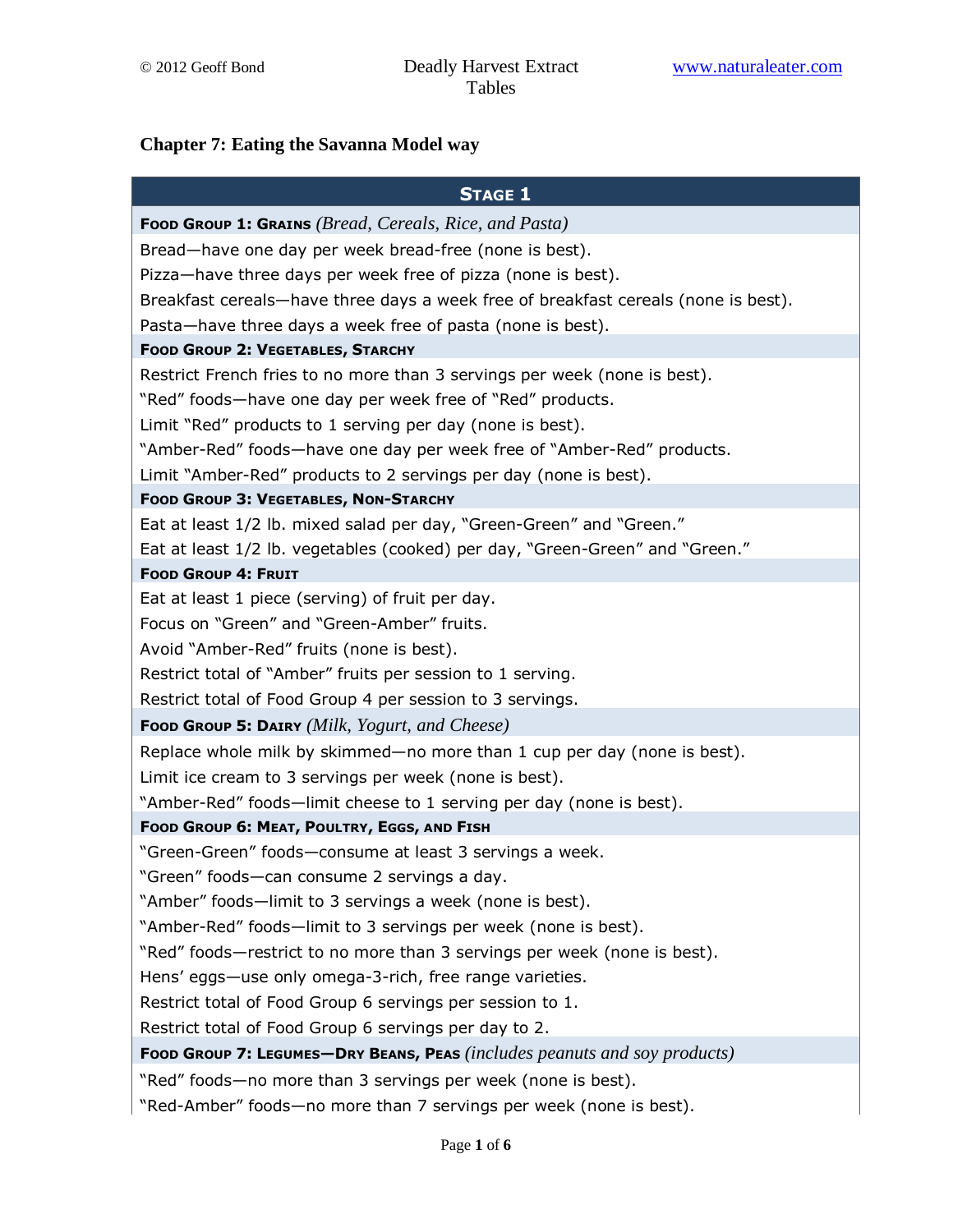Food Group 8: Nuts "Green" foods—consume at least 3 servings per week "Green-Green" foods—consume at least 3 servings per week. Restrict total of Food Group 8 servings per session to 1. Restrict total of Food Group 8 servings per day to 2. FOOD GROUP 9: FATS AND OILS *(includes cream, ice cream, butter, and spreads)* "Green-Green" oils—use 1 tbsp. at least 3 times a week. "Amber-Red" fats and oils—limit to 5 tbsp. per week (none is best). "Red" Fats and Oils—avoid altogether. Replace butter and margarine with "Green" spreads. Replace cream with almond cream. Restrict total of Food Group 9 consumed to 5 tbsp. (80 ml) per day. FOOD GROUP 10: SUGARS AND SWEETENERS Replace "Red" table sugar with "Green-Amber" sugars (none is best). Limit intake of "Red" sugars and sweeteners to 2 oz. (60 g) per day. Avoid overdosing on fructose, agave syrup, and sugar replacements. Limit intake of "Green-Amber" confectionary to 1.5 oz. (50 mg, 1/2 bar) per day. Limit intake of "Green" confectionary to 1 oz. (30 mg, 1/3 bar) per session. FOOD GROUP 11: SALT AND SODIUM Replace "Red" seasonings with "Amber" seasonings (none is best). FOOD GROUP 12: BEVERAGES Replace regular colas and soft drinks with "diet" versions (none is best). Eliminate sweetened fruit juices. Focus on "Green" and "Green-Amber" beverages. Restrict "Amber" beverages to 5 servings (12 oz. mug/can) per day (none is best). Restrict "Amber-Red" beverages to 2 servings (12 oz. mug/can) per day (none is best). Restrict "Red" beverages to 1 serving (12 oz. mug/can) per day (none is best).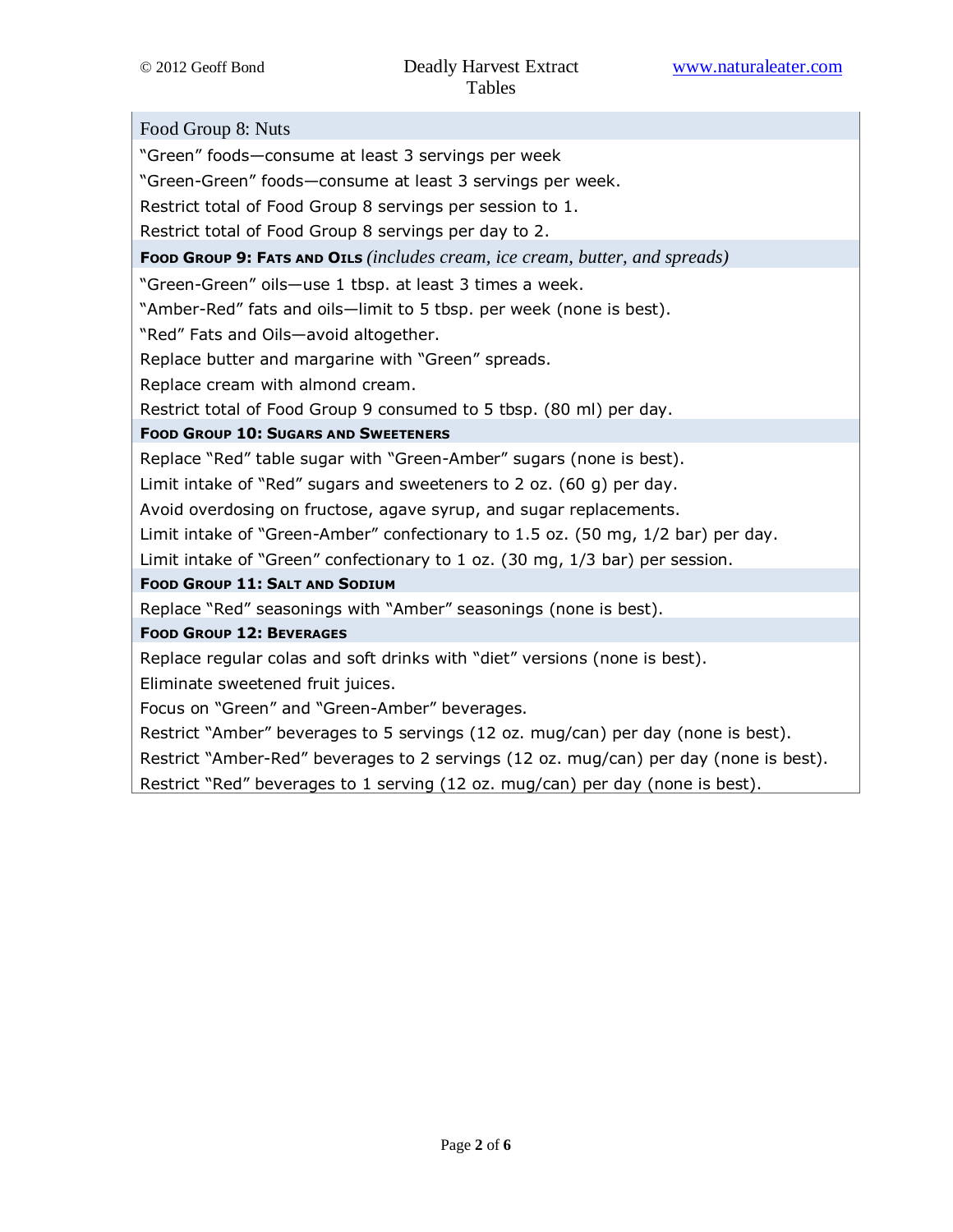## **Chapter 7: Eating the Savanna Model way**

| <b>Stage 2</b>                                                                    |
|-----------------------------------------------------------------------------------|
| Food Group 1: Grains (Bread, Cereals, Rice, and Pasta)                            |
| "Red" foods—have four days per week free of "Red" products.                       |
| Limit "Red" products to 1 serving per day (none is best).                         |
| "Amber-Red" foods-have three days per week free of "Amber-Red" products.          |
| Limit "Amber-Red" products to 1 serving per day (none is best).                   |
| <b>FOOD GROUP 2: VEGETABLES, STARCHY</b>                                          |
| French fries-eliminate.                                                           |
| "Red" foods—have four days per week free of "Red" products.                       |
| Limit "Red" products to 1 serving per day (none is best).                         |
| "Amber-Red" foods—have three days per week free of "Amber-Red" products.          |
| Limit "Amber-Red" products to 1 serving per day (none is best).                   |
| <b>FOOD GROUP 3: VEGETABLES, NON-STARCHY</b>                                      |
| Eat at least 1/2 lb. mixed salad per day, "Green-Green" and "Green."              |
| "Green-Green" foods-eat at least 3 servings per week.                             |
| Eat at least 1.5 lb. of salads and vegetables per day, "Green-Green" and "Green." |
| <b>FOOD GROUP 4: FRUIT</b>                                                        |
| Eat at least 3 pieces (servings) of fruit per day.                                |
| Focus on "Green" and "Green-Amber" fruits.                                        |
| Avoid "Amber-Red" fruits.                                                         |
| Restrict total of "Amber" fruits per session to 1 serving.                        |
| Restrict total of Food Group 4 per session to 3 servings.                         |
| Food Group 5: DAIRY (Milk, Yogurt, and Cheese)                                    |
| Replace skim milk with unsweetened almond milk.                                   |
| "Red" products-eliminate                                                          |
| "Amber-Red" cheese-limit to no more than 3 oz. three times a week (none is best). |
| FOOD GROUP 6: MEAT, POULTRY, EGGS, AND FISH                                       |
| "Green-Green" foods-preferably consume 2 servings a day.                          |
| "Green" foods-can consume 2 servings a day.                                       |
| "Amber" foods-limit to 1 serving a week (none is best).                           |
| "Amber-Red" foods-limit to 1 serving per month (none is best).                    |
| "Red" foods-eliminate.                                                            |
| Hens' eggs-use only omega-3-rich, free range varieties.                           |
| Restrict total of Food Group 6 servings per session to 1.                         |
| Restrict total of Food Group 6 servings per day to 2.                             |
| Food Group 7: LEGUMES-DRY BEANS, PEAS (includes peanuts and soy products)         |
| "Red" foods-eliminate.                                                            |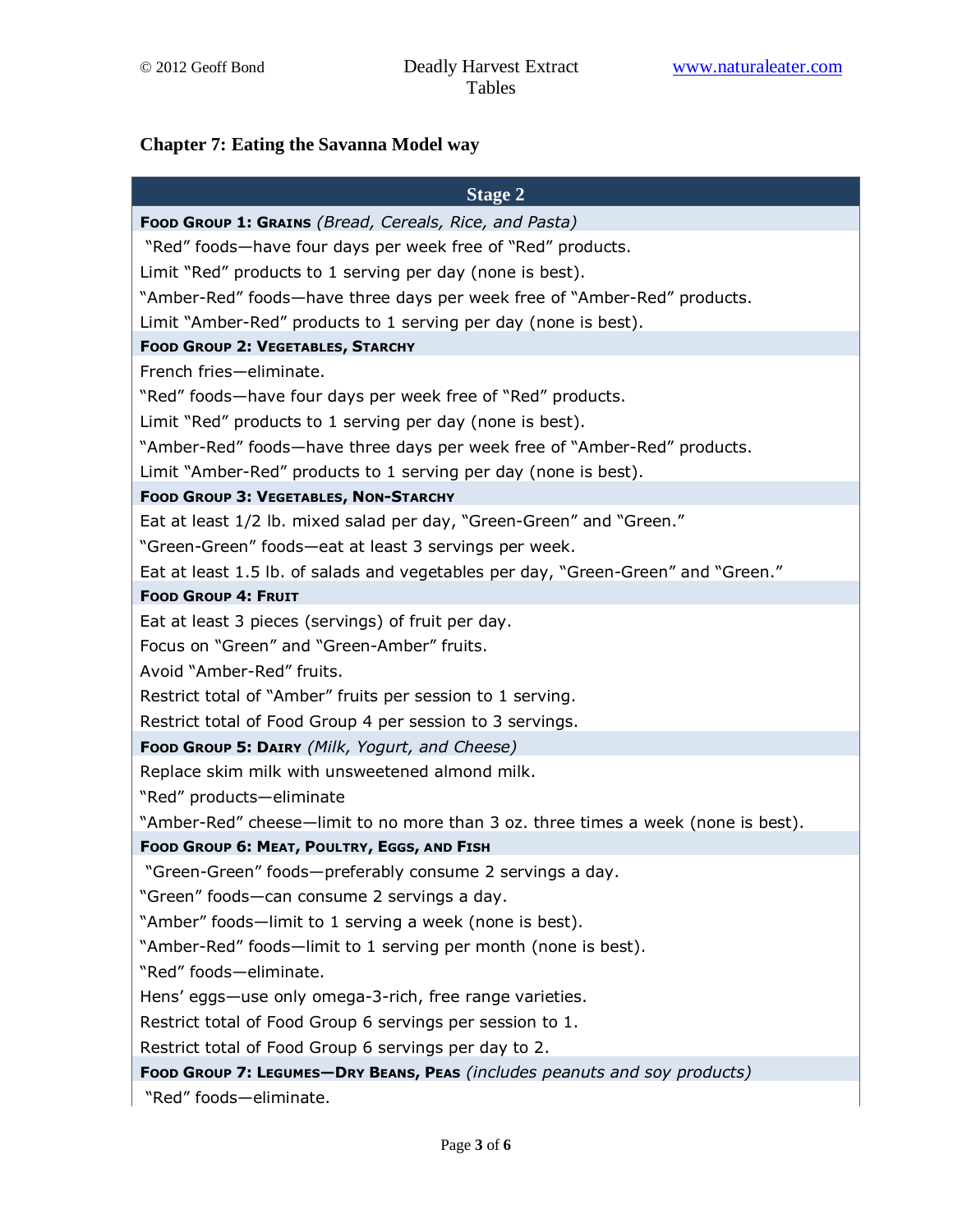"Red-Amber" foods—no more than 1 serving per week (none is best). FOOD GROUP 8: NUTS "Green" foods—consume at least 3 servings per week. "Green-Green" foods—consume at least 5 servings per week. Restrict total of Food Group 8 servings per session to 1. Restrict total of Food Group 8 servings per day to 2. Foop Group 9: FATS AND OILS (includes cream, ice cream, butter, and spreads) "Green-Green" oils—use 1 tbsp. at least seven times a week. "Amber-Red" and "Red" fats and oils—avoid altogether. Replace butter and margarine with "Green" spreads. Replace cream with almond cream. Restrict total of Food Group 9 consumed to 5 tbsp. (80 ml) per day. FOOD GROUP 10: SUGARS AND SWEETENERS Replace "Red" table sugar with "Green-Amber." "Red" sugars and sweeteners—avoid altogether. "Amber" foods—limit to 2 oz. (60 g) per day. Avoid overdosing on "Green-Amber" sweeteners. Limit intake of "Green-Amber" confectionary to 1 oz. (30 mg, 1/3 bar) per day. Limit intake of "Green" confectionary to 1 oz. (30 mg, 1/3 bar) per session. FOOD GROUP 11: SALT AND SODIUM "Red" seasonings—avoid altogether. Replace "Red" seasonings with "Amber" seasonings (none is best). "Amber-Red" seasonings—avoid altogether. Reduce "Amber" seasonings to bare minimum. Eliminate salt added in cooking; replace with herbs and flavorings like lemon juice. FOOD GROUP 12: BEVERAGES Sweetened fruit juices—eliminate. Freshly pressed fruit juices—reduce to 3 servings a week (none is best). Focus on "Green" and "Green-Amber" beverages. "Amber" beverages—no more than 3 servings (12 oz. mug/can) per week (none is best). "Amber-Red" beverages: no more than 2 servings (12 oz. mug/can) per week (none is best). "Red" beverages—avoid altogether. Maximum total of "Amber," "Amber-Red," and "Red" beverages—4 servings (12 oz. mug/can) per week (none is best).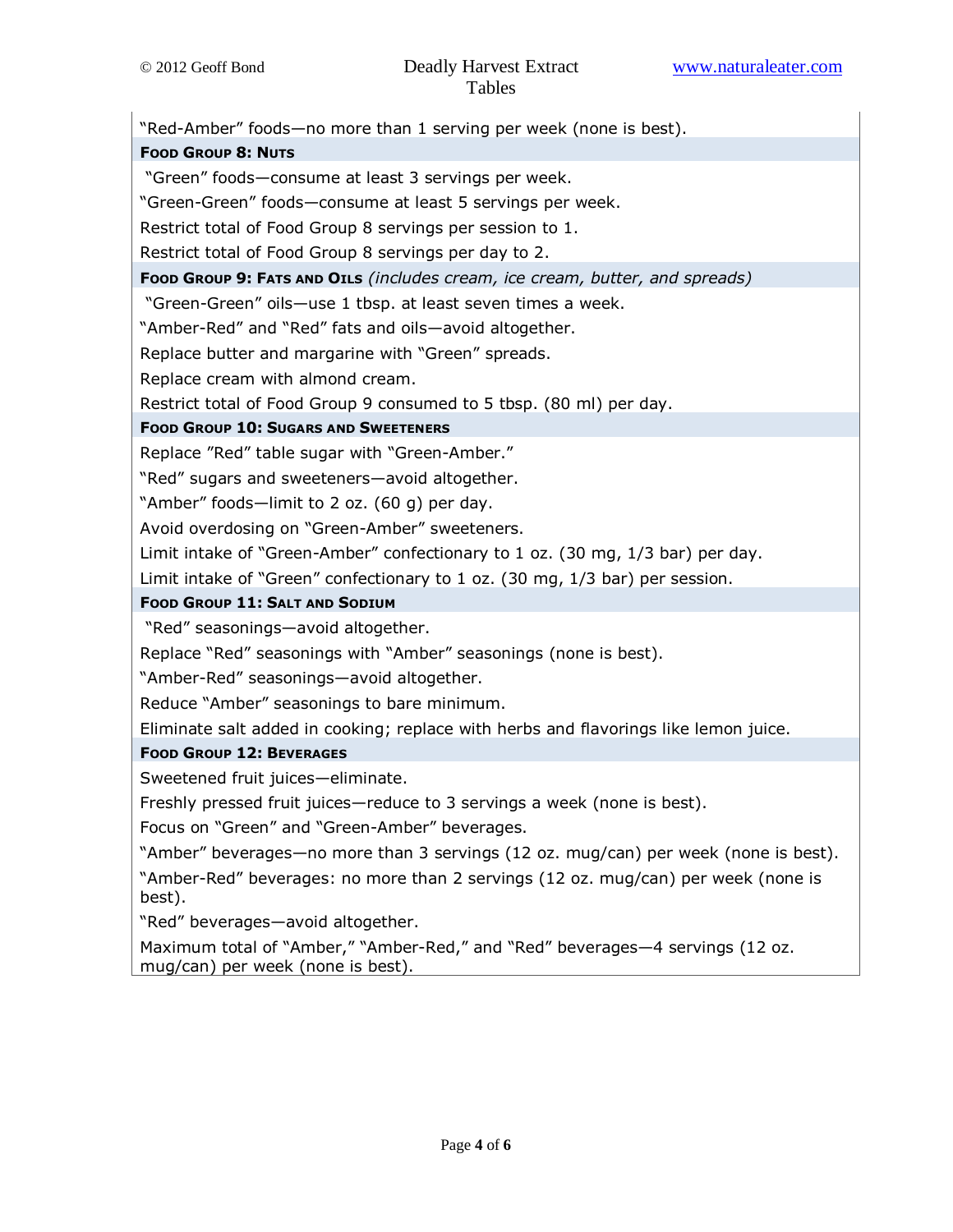## **Chapter 7: Eating the Savanna Model way**

| <b>Stage 3</b>                                                                             |
|--------------------------------------------------------------------------------------------|
| Food Group 1: Grains (Bread, Cereals, Rice, and Pasta)                                     |
| "Red" and "Amber-Red" products—eliminate.                                                  |
| <b>FOOD GROUP 2: VEGETABLES, STARCHY</b>                                                   |
| "Red" and "Amber-Red" foods—eliminate.                                                     |
| "Amber" foods—limit to 3 servings per week, no more than 1 serving per day.                |
| <b>FOOD GROUP 3: VEGETABLES, NON-STARCHY</b>                                               |
| Eat at least 3/4 lb. mixed salad per day, "Green-Green" and "Green."                       |
| Eat at least 2 lb. of salads and vegetables per day, "Green-Green" and "Green."            |
| "Green-Green" foods—eat at least 5 servings per week.                                      |
| "Amber-Red" foods—limit to 1 serving a week (none is best).                                |
| "Amber" foods—limit to 5 servings per week, no more than 1 serving per day (none is best). |
| <b>FOOD GROUP 4: FRUIT</b>                                                                 |
| Eat at least 6 pieces (servings) of fruit per day.                                         |
| Focus on "Green" and "Green-Amber" fruits.                                                 |
| Eliminate "Amber-Red" fruits.                                                              |
| Restrict total of "Amber" fruits per session to 1 serving.                                 |
| Restrict total of Food Group 4 per session to 3 servings.                                  |
| Food Group 5: DAIRY (Milk, Yogurt, and Cheese)                                             |
| "Red" and "Amber-Red" products—eliminate.                                                  |
| FOOD GROUP 6: MEAT, POULTRY, EGGS, AND FISH                                                |
| "Green-Green" foods—preferably consume 2 servings a day.                                   |
| "Green" foods—can consume 2 servings a day.                                                |
| "Amber" foods—limit to 1 serving per month (none is best).                                 |
| "Amber-Red" foods—eliminate.                                                               |
| "Red" foods-eliminate.                                                                     |
| Hens' eggs—use only omega-3-rich, free range, organic varieties.                           |
| Restrict total of Food Group 6 servings per session to 1.                                  |
| Restrict total of Food Group 6 servings per day to 2.                                      |
| FOOD GROUP 7: LEGUMES-DRY BEANS, PEAS (includes peanuts and soy products)                  |
| "Red" and "Red-Amber" foods—eliminate.                                                     |
| <b>FOOD GROUP 8: NUTS</b>                                                                  |
| "Green" foods—consume at least 3 servings per week.                                        |
| "Green-Green" foods—consume at least 7 servings per week.                                  |